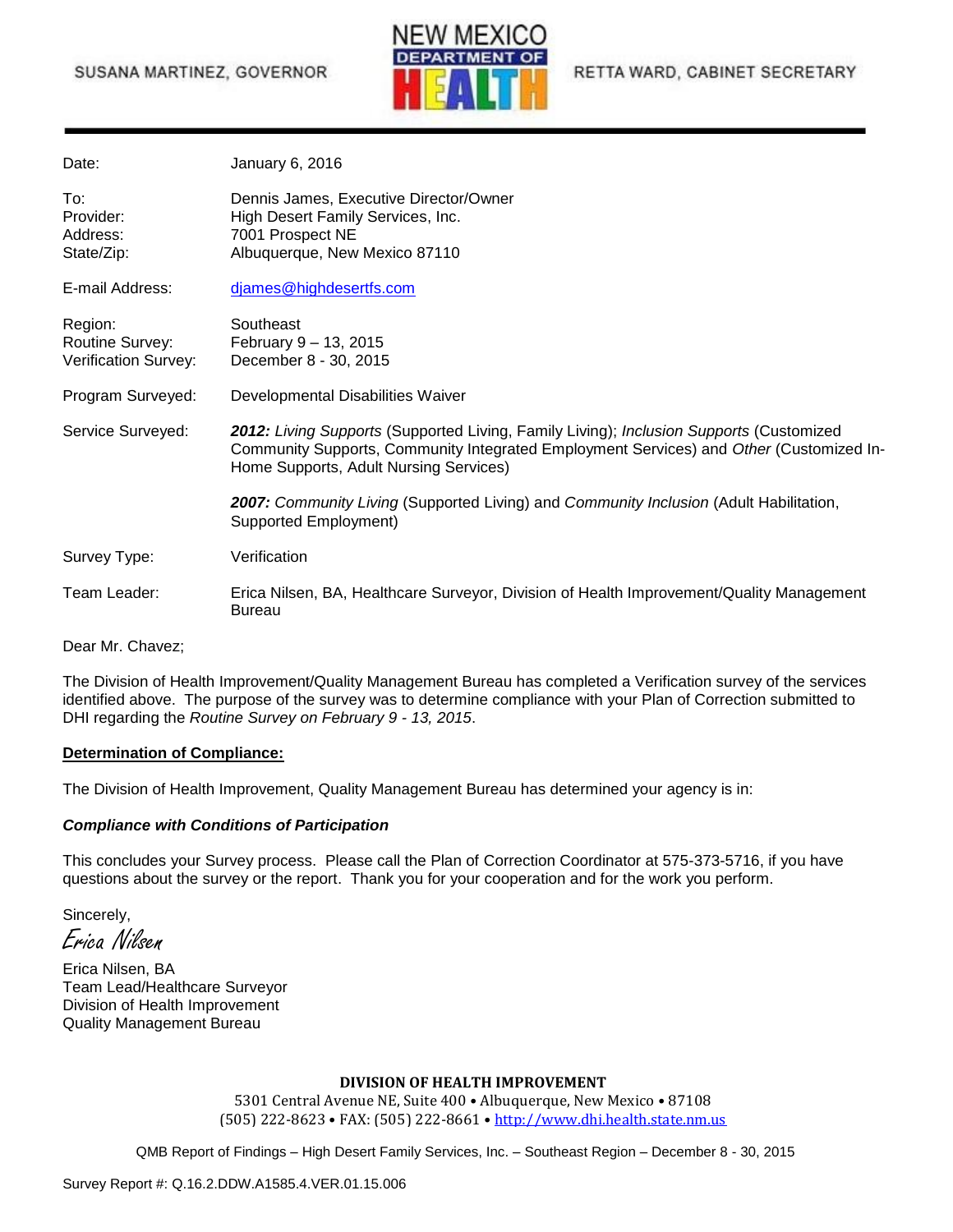| <b>Survey Process Employed:</b>                              |                                                                                       |                                                                                                                                                                                                                           |
|--------------------------------------------------------------|---------------------------------------------------------------------------------------|---------------------------------------------------------------------------------------------------------------------------------------------------------------------------------------------------------------------------|
| <b>Entrance Conference Date:</b>                             | December 8, 2015                                                                      |                                                                                                                                                                                                                           |
| Present:                                                     | <b>High Desert Family Services, Inc.</b><br>Sheilla Allen, Quality Assurance Director |                                                                                                                                                                                                                           |
|                                                              | DOH/DHI/QMB                                                                           | Erica Nilsen, BA, Team Lead/Healthcare Surveyor                                                                                                                                                                           |
| <b>Exit Conference Date:</b>                                 | December 30, 2015                                                                     |                                                                                                                                                                                                                           |
| Present:                                                     | <b>High Desert Family Services, Inc.</b><br>Sheilla Allen, Quality Assurance Director |                                                                                                                                                                                                                           |
|                                                              | <b>DOH/DHI/QMB</b>                                                                    | Erica Nilsen, BA, Team Lead/Healthcare Surveyor                                                                                                                                                                           |
| <b>Total Sample Size</b>                                     | Number:                                                                               | 22                                                                                                                                                                                                                        |
|                                                              |                                                                                       | 3 - Jackson Class Members<br>19 - Non-Jackson Class Members                                                                                                                                                               |
|                                                              |                                                                                       | 7 - Supported Living<br>10 - Family Living<br>3 - Adult Habilitation<br>1 - Supported Employment<br>10 - Customized Community Supports<br>5 - Community Integrated Employment Services<br>5 - Customized In-Home Supports |
| Persons Served Records Reviewed                              | Number:                                                                               | 22                                                                                                                                                                                                                        |
| Direct Support Personnel Records Reviewed                    | Number:                                                                               | 210 (Note: 12 of these personnel also double<br>as Service Coordinators / Direct Support Supervisors)                                                                                                                     |
| Substitute Care/Respite Personnel<br><b>Records Reviewed</b> | Number:                                                                               | 22                                                                                                                                                                                                                        |
| Service Coordinator Records Reviewed                         | Number:                                                                               | 14 (Note: 12 of these personnel also perform duties<br>as Direct Support Supervisors)                                                                                                                                     |

Administrative Processes and Records Reviewed:

- Medicaid Billing/Reimbursement Records for all Services Provided
- Accreditation Records
- Oversight of Individual Funds
- Individual Medical and Program Case Files, including, but not limited to:
	- o Individual Service Plans
	- o Progress on Identified Outcomes
	- o Healthcare Plans
	- o Medication Administration Records
	- o Medical Emergency Response Plans
	- o Therapy Evaluations and Plans
	- o Healthcare Documentation Regarding Appointments and Required Follow-Up
	- o Other Required Health Information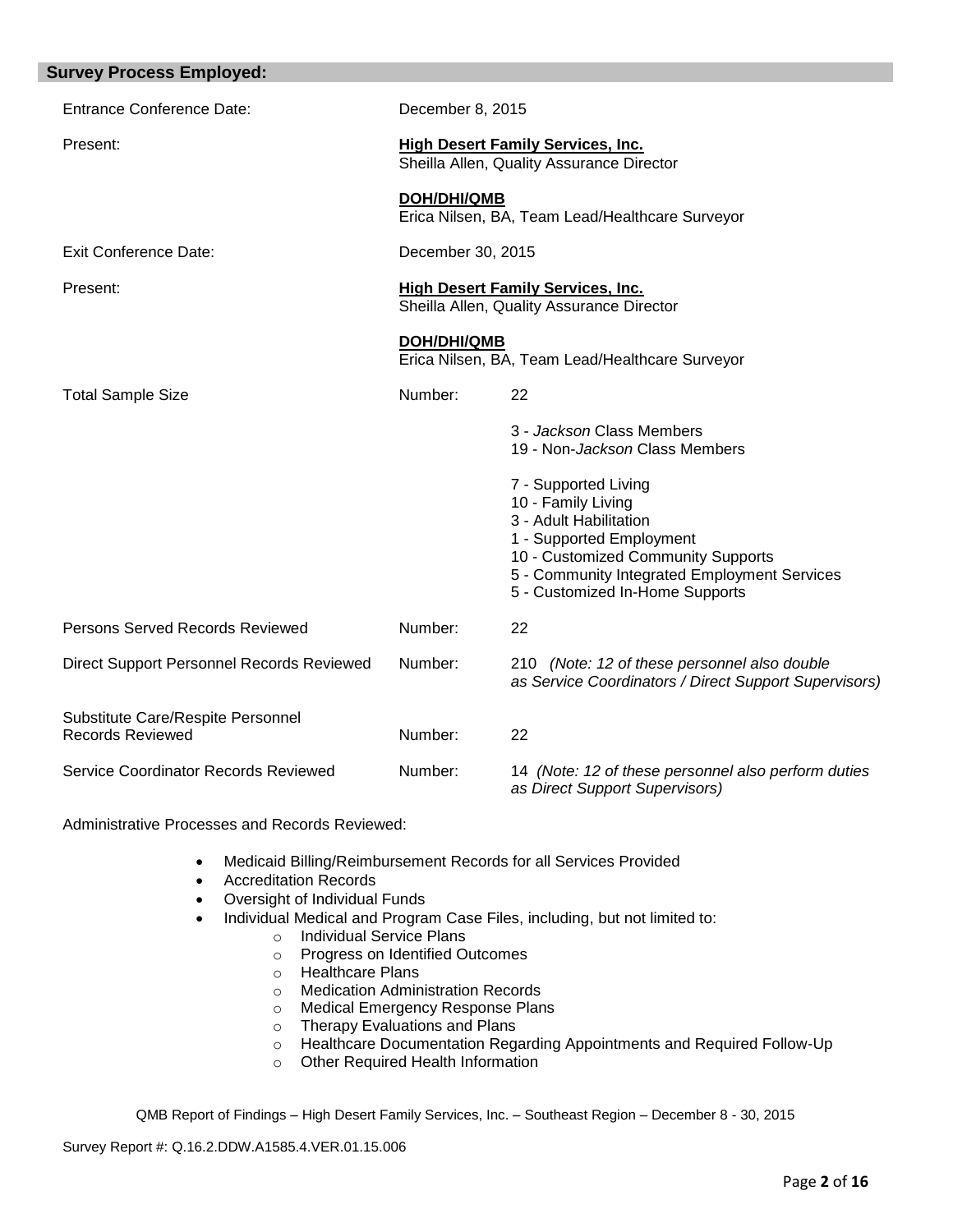- Internal Incident Management Reports and System Process / General Events Reports
- Personnel Files, including nursing and subcontracted staff
- Staff Training Records, Including Competency Interviews with Staff
- Agency Policy and Procedure Manual
- Caregiver Criminal History Screening Records
- Consolidated Online Registry/Employee Abuse Registry
- Human Rights Committee Notes and Meeting Minutes
- Evacuation Drills of Residences and Service Locations
- Quality Assurance / Improvement Plan
- CC: Distribution List: DOH Division of Health Improvement
	- DOH Developmental Disabilities Supports Division
	- DOH Office of Internal Audit
	- HSD Medical Assistance Division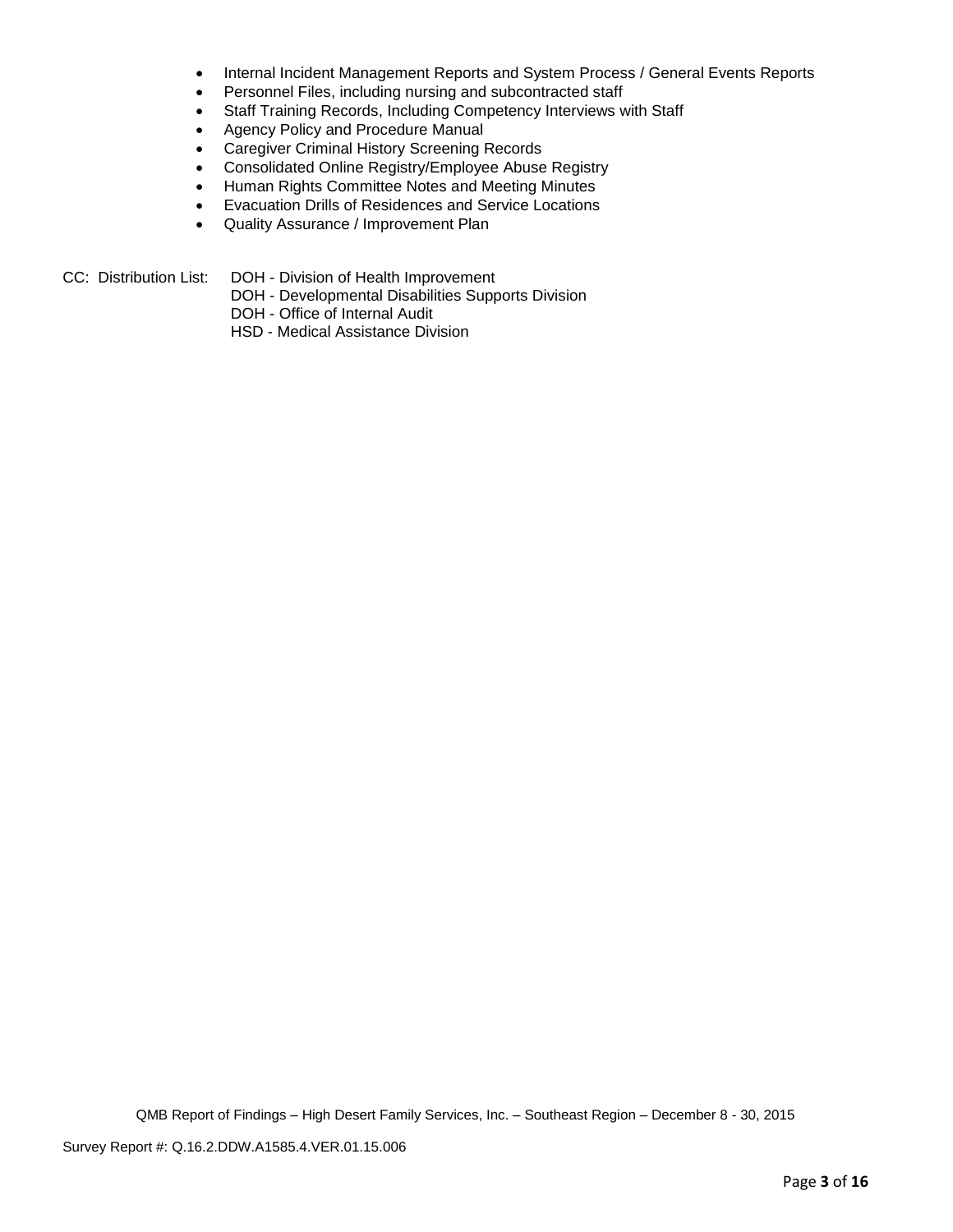## **Department of Health, Division of Health Improvement QMB Determination of Compliance Process**

The Division of Health Improvement, Quality Management Bureau (QMB) surveys compliance of the Developmental Disabilities Waiver (DDW) standards and state and federal regulations. QMB has grouped the CMS assurances into five Service Domains: Level of Care; Plan of Care; Qualified Providers; Health, Welfare and Safety; and Administrative Oversight (note that Administrative Oversight listed in this document is not the same as the CMS assurance of Administrative Authority. Used in this context it is related to the agency's operational policies and procedures, Quality Management system and Medicaid billing and reimbursement processes.)

The QMB Determination of Compliance process is based on provider compliance or non-compliance with standards and regulations identified in the QMB Report of Findings. All deficiencies (non-compliance with standards and regulations) are identified and cited as either a Standard level deficiency or a Condition of Participation level deficiency in the QMB Reports of Findings. All deficiencies require corrective action when non-compliance is identified.

Within the QMB Service Domains there are fundamental regulations, standards, or policies with which a provider must be in essential compliance in order to ensure the health and welfare of individuals served known as Conditions of Participation (CoPs).

The Determination of Compliance for each service type is based on a provider's compliance with CoPs in three (3) Service Domains.

Case Management Services:

- Level of Care
- Plan of Care
- Qualified Providers

Community Inclusion Supports/ Living Supports:

- Qualified Provider
- Plan of Care
- Health, Welfare and Safety

## **Conditions of Participation (CoPs)**

A CoP is an identified fundamental regulation, standard, or policy with which a provider must be in compliance in order to ensure the health and welfare of individuals served. CoPs are based on the Centers for Medicare and Medicaid Services, Home and Community-Based Waiver required assurances. A provider must be in compliance with CoPs to participate as a waiver provider.

QMB surveyors use professional judgment when reviewing the critical elements of each standard and regulation to determine when non-compliance with a standard level deficiency rises to the level of a CoP out of compliance. Only some deficiencies can rise to the level of a CoP (See the next section for a list of CoPs). The QMB survey team analyzes the relevant finding in terms of scope, actual harm or potential for harm, unique situations, patterns of performance, and other factors to determine if there is the potential for a negative outcome which would rise to the level of a CoP. A Standard level deficiency becomes a CoP out of compliance when the team's analysis establishes that there is an identified potential for significant harm or actual harm. It is then cited as a CoP out of compliance. If the deficiency does not rise to the level of a CoP out of compliance, it is cited as a Standard Level Deficiency.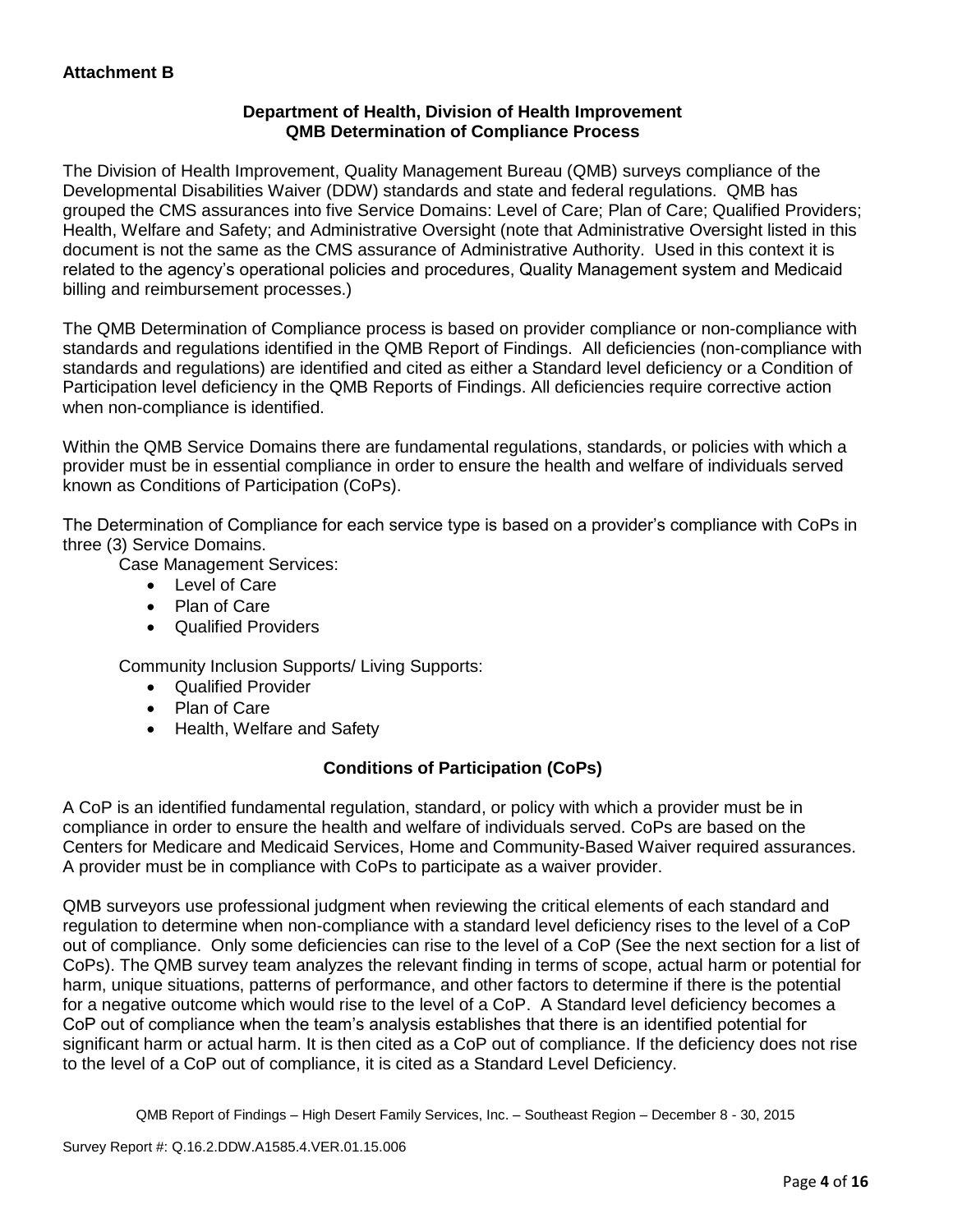The Division of Health Improvement (DHI) and the Developmental Disabilities Supports Division (DDSD) collaborated to revise the current Conditions of Participation (CoPs). There are seven Conditions of Participation in which providers must be in compliance.

## **CoPs and Service Domains for Case Management Supports are as follows:**

## **Service Domain: Level of Care**

Condition of Participation:

1. **Level of Care**: The Case Manager shall complete all required elements of the Long Term Care Assessment Abstract (LTCAA) to ensure ongoing eligibility for waiver services.

## **Service Domain: Plan of Care**

Condition of Participation:

2. **Individual Service Plan (ISP) Creation and Development**: Each individual shall have an ISP. The ISP shall be developed in accordance with DDSD regulations and standards and is updated at least annually or when warranted by changes in the individual's needs.

Condition of Participation:

3. **ISP Monitoring and Evaluation:** The Case Manager shall ensure the health and welfare of the individual through monitoring the implementation of ISP desired outcomes.

## **CoPs and Service Domain for ALL Service Providers is as follows:**

## **Service Domain: Qualified Providers**

- Condition of Participation:
- 4. **Qualified Providers**: Agencies shall ensure support staff has completed criminal background screening and all mandated trainings as required by the DDSD.

## **CoPs and Service Domains for Living Supports and Inclusion Supports are as follows:**

#### **Service Domain: Plan of Care**

Condition of Participation:

5. **ISP Implementation**: Services provided shall be consistent with the components of the ISP and implemented to achieve desired outcomes.

## **Service Domain: Health, Welfare and Safety**

Condition of Participation:

6. **Individual Health, Safety and Welfare: (Safety)** Individuals have the right to live and work in a safe environment.

Condition of Participation:

7. **Individual Health, Safety and Welfare (Healthcare Oversight)**: The provider shall support individuals to access needed healthcare services in a timely manner. Nursing, healthcare services and healthcare oversight shall be available and provided as needed to address individuals' health, safety and welfare.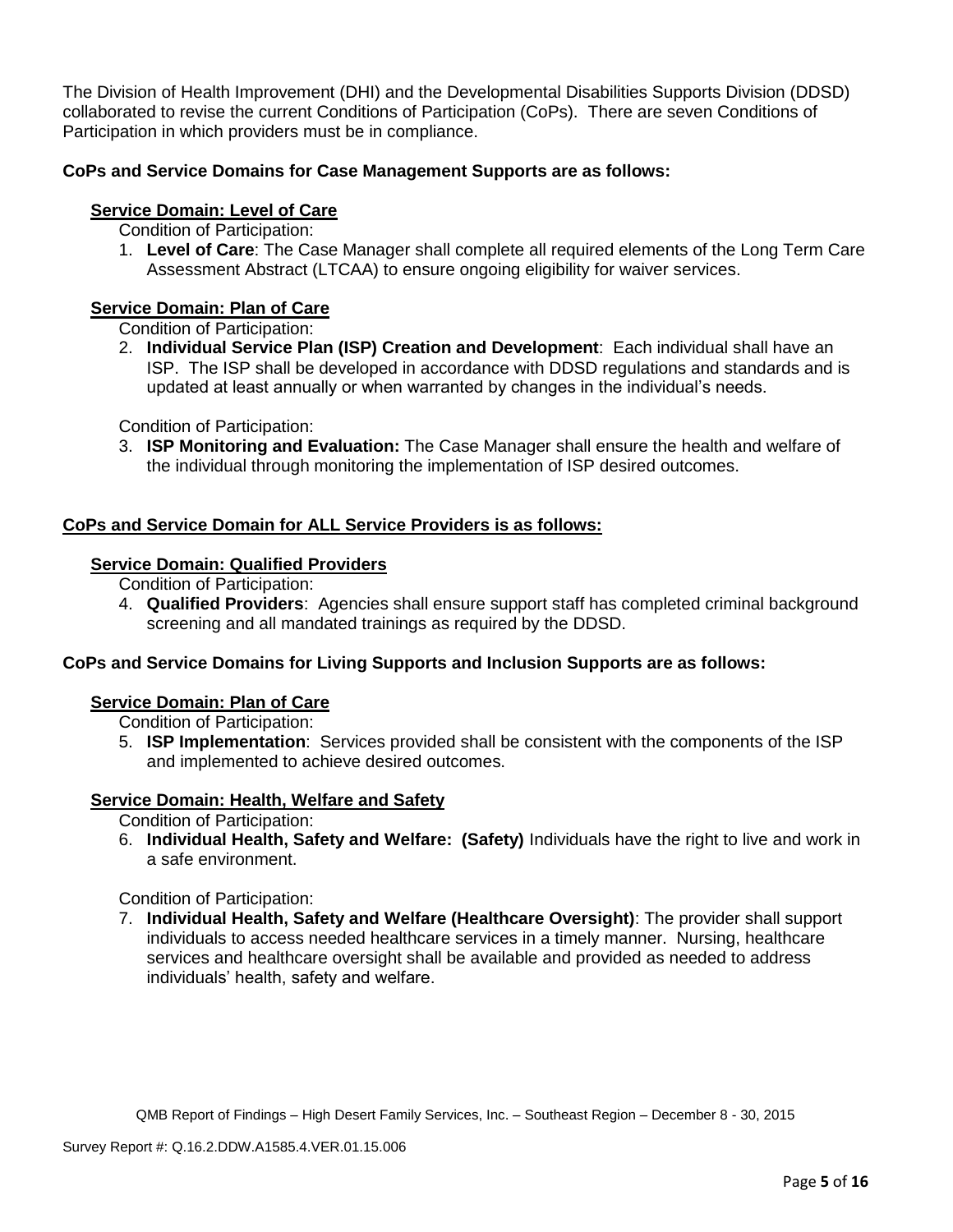### **QMB Determinations of Compliance**

#### Compliance with Conditions of Participation

The QMB determination of *Compliance with Conditions of Participation* indicates that a provider is in compliance with all Conditions of Participation, (CoP). The agency has obtained a level of compliance such that there is a minimal potential for harm to individuals' health and safety. To qualify for a determination of Compliance with Conditions of Participation, the provider must be in compliance with all Conditions of Participation in all relevant Service Domains. The agency may also have Standard level deficiencies (deficiencies which are not at the condition level) out of compliance in any of the Service Domains.

#### Partial-Compliance with Conditions of Participation

The QMB determination of *Partial-Compliance with Conditions of Participation* indicates that a provider is out of compliance with Conditions of Participation in one (1) to two (2) Service Domains. The agency may have one or more Condition level tags within a Service Domain. This partialcompliance, if not corrected, may result in a serious negative outcome or the potential for more than minimal harm to individuals' health and safety. The agency may also have Standard level deficiencies (deficiencies which are not at the condition level) in any of the Service Domains.

Providers receiving a repeat determination of Partial-Compliance for repeat deficiencies at the level of a Condition in any Service Domain may be referred by the Quality Management Bureau to the Internal Review Committee (IRC) for consideration of remedies and possible actions or sanctions.

### Non-Compliance with Conditions of Participation

The QMB determination of *Non-Compliance with Conditions of Participation* indicates a provider is significantly out of compliance with Conditions of Participation in multiple Service Domains. The agency may have one or more Condition level tags in each of 3 relevant Service Domains. This non-compliance, if not corrected, may result in a serious negative outcome or the potential for more than minimal harm to individuals' health and safety. The agency may also have Standard level deficiencies (deficiencies which are not at the condition level) in any of the Service Domains

Providers receiving a repeat determination of Non-Compliance will be referred by Quality Management Bureau to the Internal Review Committee (IRC) for consideration of remedies and possible actions or sanctions.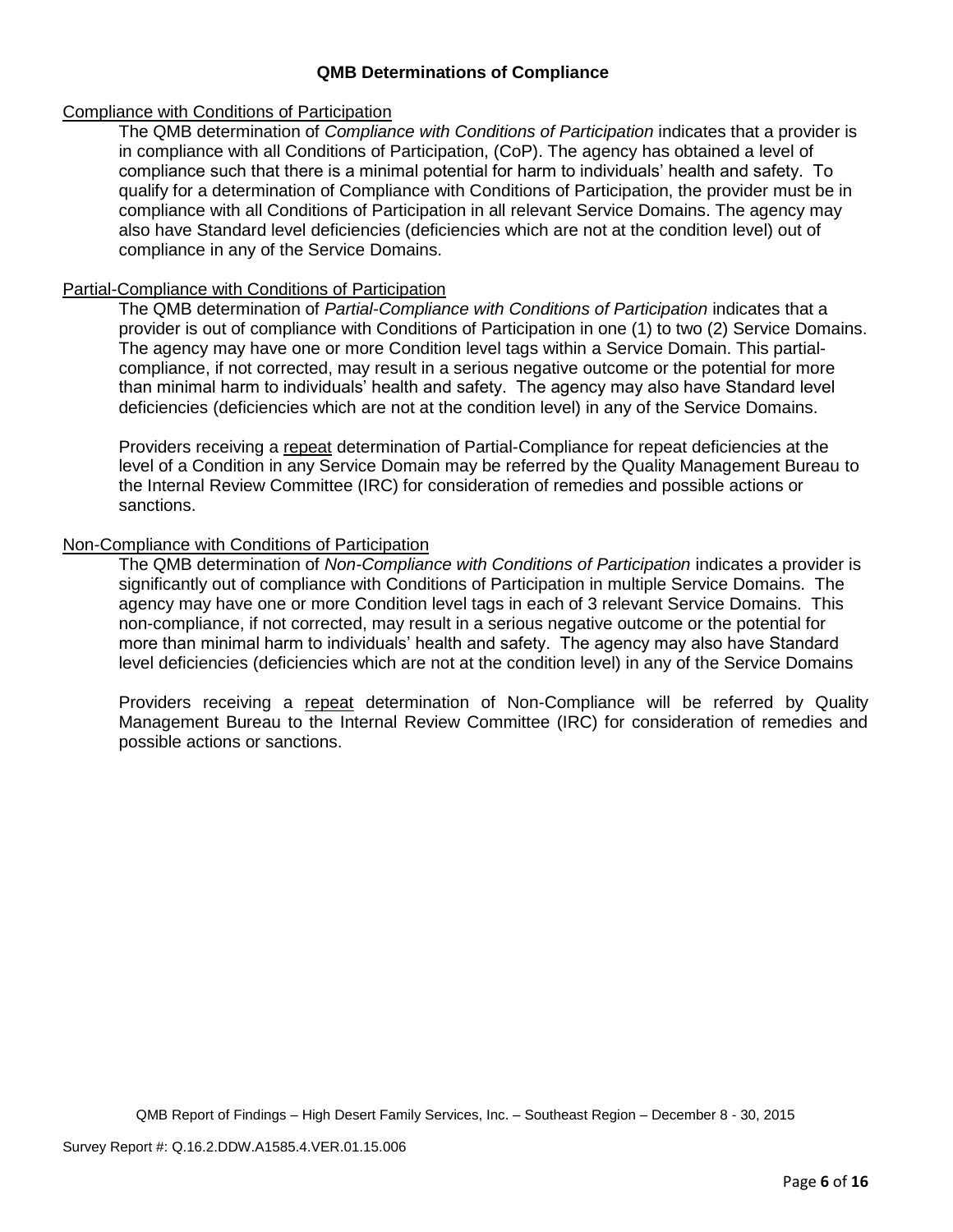| Agency:                     | High Desert Family Services, Inc. - Southeast Region                                                  |
|-----------------------------|-------------------------------------------------------------------------------------------------------|
| Program:                    | Developmental Disabilities Waiver                                                                     |
| Service:                    | 2012: Living Supports (Supported Living, Family Living); Inclusion Services (Customized Community     |
|                             | Supports, Community Integreated Employment Services); and Other (Customized In-Home Supports)         |
|                             | 2007: Community Living (Supported Living, Family Living) and Community Inclusion (Adult Habilitation, |
|                             | Supported Employment)                                                                                 |
| <b>Monitoring Type:</b>     | <b>Verification Survey</b>                                                                            |
| <b>Routine Survey:</b>      | February 9 - 13, 2015                                                                                 |
| <b>Verification Survey:</b> | December 8 - 30, 2015                                                                                 |

| <b>Standard of Care</b>                                                                                                                                                                                                                                                                                                                                                                                                                                                                                                                                                                                                                                                                                                                                                                                                                      | <b>Routine Survey Deficiencies</b><br>February 9 - 13, 2015                                                                                                                                                                                                                                                                                                                                                                                                                                                                                                                                    | <b>Verification Survey New and Repeat</b><br>Deficiencies December 8 - 30, 2015                                                                                                                                                                                                                                                                                                                                                                                                                                        |  |
|----------------------------------------------------------------------------------------------------------------------------------------------------------------------------------------------------------------------------------------------------------------------------------------------------------------------------------------------------------------------------------------------------------------------------------------------------------------------------------------------------------------------------------------------------------------------------------------------------------------------------------------------------------------------------------------------------------------------------------------------------------------------------------------------------------------------------------------------|------------------------------------------------------------------------------------------------------------------------------------------------------------------------------------------------------------------------------------------------------------------------------------------------------------------------------------------------------------------------------------------------------------------------------------------------------------------------------------------------------------------------------------------------------------------------------------------------|------------------------------------------------------------------------------------------------------------------------------------------------------------------------------------------------------------------------------------------------------------------------------------------------------------------------------------------------------------------------------------------------------------------------------------------------------------------------------------------------------------------------|--|
| Service Domain: Qualified Providers – The State monitors non-licensed/non-certified providers to assure adherence to waiver<br>requirements. The State implements its policies and procedures for verifying that provider training is conducted in accordance with                                                                                                                                                                                                                                                                                                                                                                                                                                                                                                                                                                           |                                                                                                                                                                                                                                                                                                                                                                                                                                                                                                                                                                                                |                                                                                                                                                                                                                                                                                                                                                                                                                                                                                                                        |  |
| State requirements and the approved waiver.                                                                                                                                                                                                                                                                                                                                                                                                                                                                                                                                                                                                                                                                                                                                                                                                  |                                                                                                                                                                                                                                                                                                                                                                                                                                                                                                                                                                                                |                                                                                                                                                                                                                                                                                                                                                                                                                                                                                                                        |  |
| Tag # 1A26<br><b>Consolidated On-line Registry</b><br><b>Employee Abuse Registry</b>                                                                                                                                                                                                                                                                                                                                                                                                                                                                                                                                                                                                                                                                                                                                                         | <b>Standard Level Deficiency</b>                                                                                                                                                                                                                                                                                                                                                                                                                                                                                                                                                               | <b>Standard Level Deficiency</b>                                                                                                                                                                                                                                                                                                                                                                                                                                                                                       |  |
| NMAC 7.1.12.8 REGISTRY ESTABLISHED;<br><b>PROVIDER INQUIRY REQUIRED:</b> Upon the<br>effective date of this rule, the department has<br>established and maintains an accurate and<br>complete electronic registry that contains the<br>name, date of birth, address, social security<br>number, and other appropriate identifying<br>information of all persons who, while employed<br>by a provider, have been determined by the<br>department, as a result of an investigation of a<br>complaint, to have engaged in a substantiated<br>registry-referred incident of abuse, neglect or<br>exploitation of a person receiving care or<br>services from a provider. Additions and updates<br>to the registry shall be posted no later than two<br>(2) business days following receipt. Only<br>department staff designated by the custodian | Based on record review, the Agency did not maintain<br>documentation in the employee's personnel records<br>that evidenced inquiry into the Employee Abuse<br>Registry prior to employment for 5 of 186 Agency<br>Personnel.<br>The following Agency personnel records<br>contained no evidence of the Employee Abuse<br><b>Registry check being completed:</b><br><b>Direct Support Personnel (DSP):</b><br>• #350 – Date of hire $9/17/2013$ .<br>The following Agency Personnel records<br>contained evidence that indicated the Employee<br>Abuse Registry check was completed after hire: | <b>New / Repeat Finding:</b><br>Based on record review, the Agency did not maintain<br>documentation in the employee's personnel records that<br>evidenced inquiry into the Employee Abuse Registry<br>prior to employment for 1 of 234 Agency Personnel.<br>The following Agency Personnel records contained<br>evidence that indicated the Employee Abuse<br>Registry check was completed after hire:<br><b>Direct Support Personnel (DSP):</b><br>$\bullet$ #430 – Date of hire 10/3/2015, completed<br>10/22/2015. |  |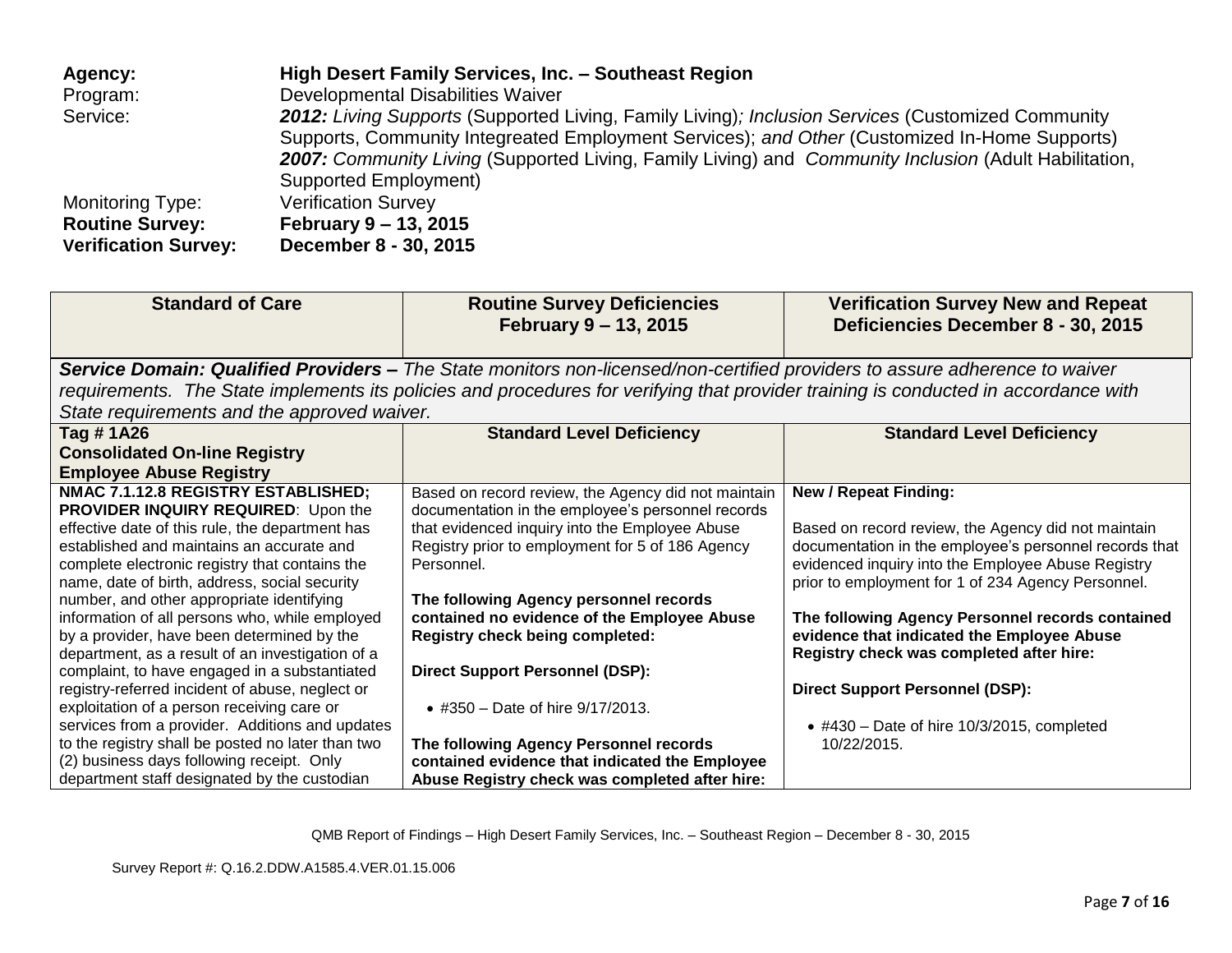| may access, maintain and update the data in the       |                                                     |
|-------------------------------------------------------|-----------------------------------------------------|
| registry.<br>Provider requirement to inquire of<br>А. | <b>Direct Support Personnel (DSP):</b>              |
| registry. A provider, prior to employing or           |                                                     |
|                                                       | $\bullet$ #298 - Date of hire 12/5/2011, completed  |
| contracting with an employee, shall inquire of        | 2/10/2015.                                          |
| the registry whether the individual under             |                                                     |
| consideration for employment or contracting is        | $*$ #337 - Date of hire 11/13/2013, completed       |
| listed on the registry.                               | 11/19/2013.                                         |
| Prohibited employment. A provider<br>В.               |                                                     |
| may not employ or contract with an individual to      | <b>Substitute Care/Respite Personnel:</b>           |
| be an employee if the individual is listed on the     |                                                     |
| registry as having a substantiated registry-          | $\bullet$ #365 - Date of hire 11/17/2014, completed |
| referred incident of abuse, neglect or                | 2/10/2015.                                          |
| exploitation of a person receiving care or            |                                                     |
| services from a provider.                             | $\bullet$ #372 – Date of hire 10/19/2011, completed |
| Documentation of inquiry to registry.<br>D.           | 2/10/2015.                                          |
| The provider shall maintain documentation in the      |                                                     |
| employee's personnel or employment records            |                                                     |
| that evidences the fact that the provider made        |                                                     |
| an inquiry to the registry concerning that            |                                                     |
| employee prior to employment. Such                    |                                                     |
| documentation must include evidence, based on         |                                                     |
| the response to such inquiry received from the        |                                                     |
| custodian by the provider, that the employee          |                                                     |
| was not listed on the registry as having a            |                                                     |
| substantiated registry-referred incident of abuse,    |                                                     |
| neglect or exploitation.                              |                                                     |
| Documentation for other staff. With<br>Е.             |                                                     |
| respect to all employed or contracted individuals     |                                                     |
| providing direct care who are licensed health         |                                                     |
| care professionals or certified nurse aides, the      |                                                     |
| provider shall maintain documentation reflecting      |                                                     |
| the individual's current licensure as a health        |                                                     |
| care professional or current certification as a       |                                                     |
| nurse aide.                                           |                                                     |
| F.<br><b>Consequences of noncompliance.</b>           |                                                     |
| The department or other governmental agency           |                                                     |
| having regulatory enforcement authority over a        |                                                     |
| provider may sanction a provider in accordance        |                                                     |
| with applicable law if the provider fails to make     |                                                     |
| an appropriate and timely inquiry of the registry,    |                                                     |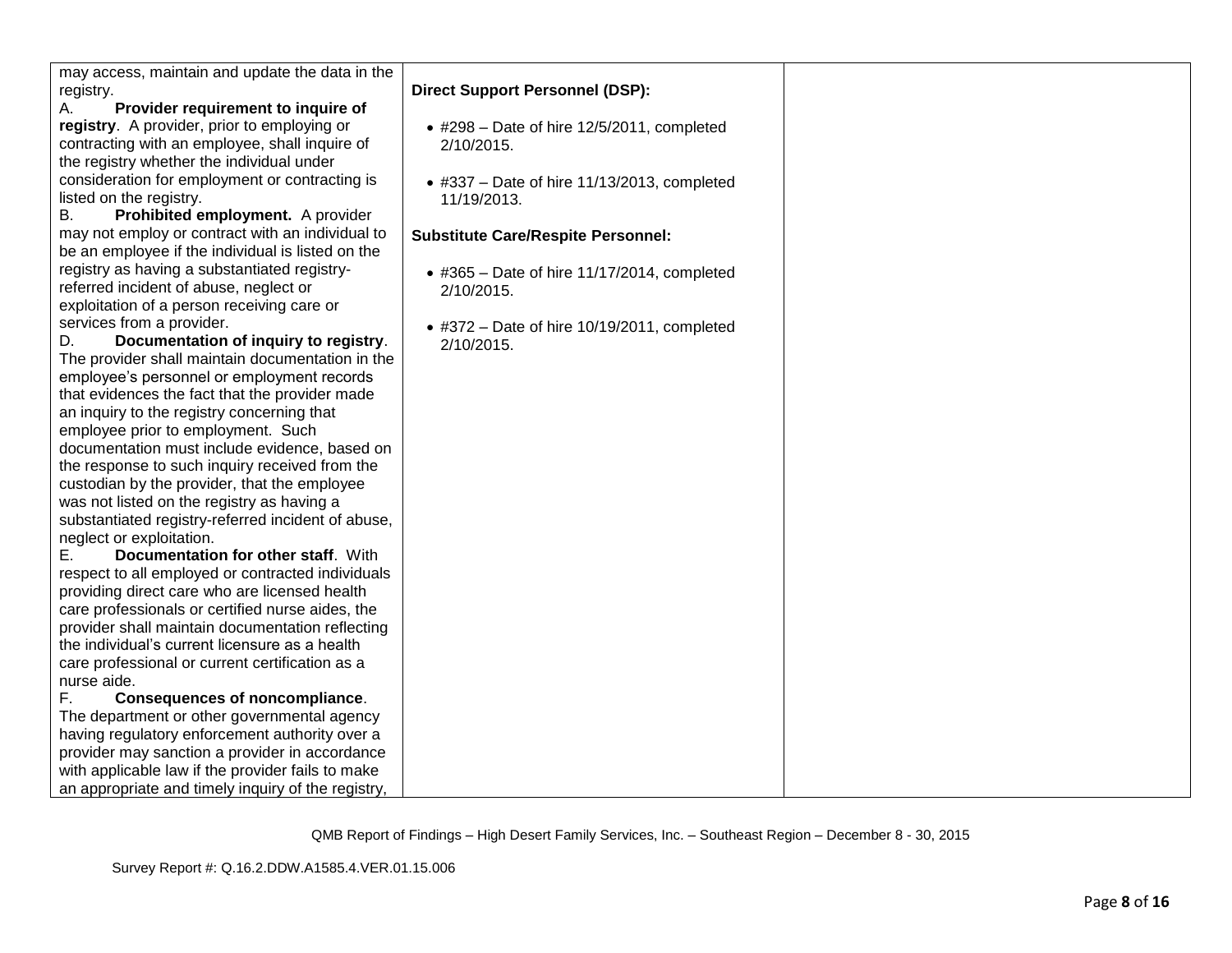| or fails to maintain evidence of such inquiry, in |  |
|---------------------------------------------------|--|
| connection with the hiring or contracting of an   |  |
| employee; or for employing or contracting any     |  |
| person to work as an employee who is listed on    |  |
| the registry. Such sanctions may include a        |  |
| directed plan of correction, civil monetary       |  |
| penalty not to exceed five thousand dollars       |  |
| (\$5000) per instance, or termination or non-     |  |
| renewal of any contract with the department or    |  |
| other governmental agency.                        |  |
|                                                   |  |
|                                                   |  |
|                                                   |  |
|                                                   |  |
|                                                   |  |
|                                                   |  |
|                                                   |  |
|                                                   |  |
|                                                   |  |
|                                                   |  |
|                                                   |  |
|                                                   |  |
|                                                   |  |
|                                                   |  |
|                                                   |  |
|                                                   |  |
|                                                   |  |
|                                                   |  |
|                                                   |  |
|                                                   |  |
|                                                   |  |
|                                                   |  |
|                                                   |  |
|                                                   |  |
|                                                   |  |
|                                                   |  |
|                                                   |  |
|                                                   |  |
|                                                   |  |
|                                                   |  |
|                                                   |  |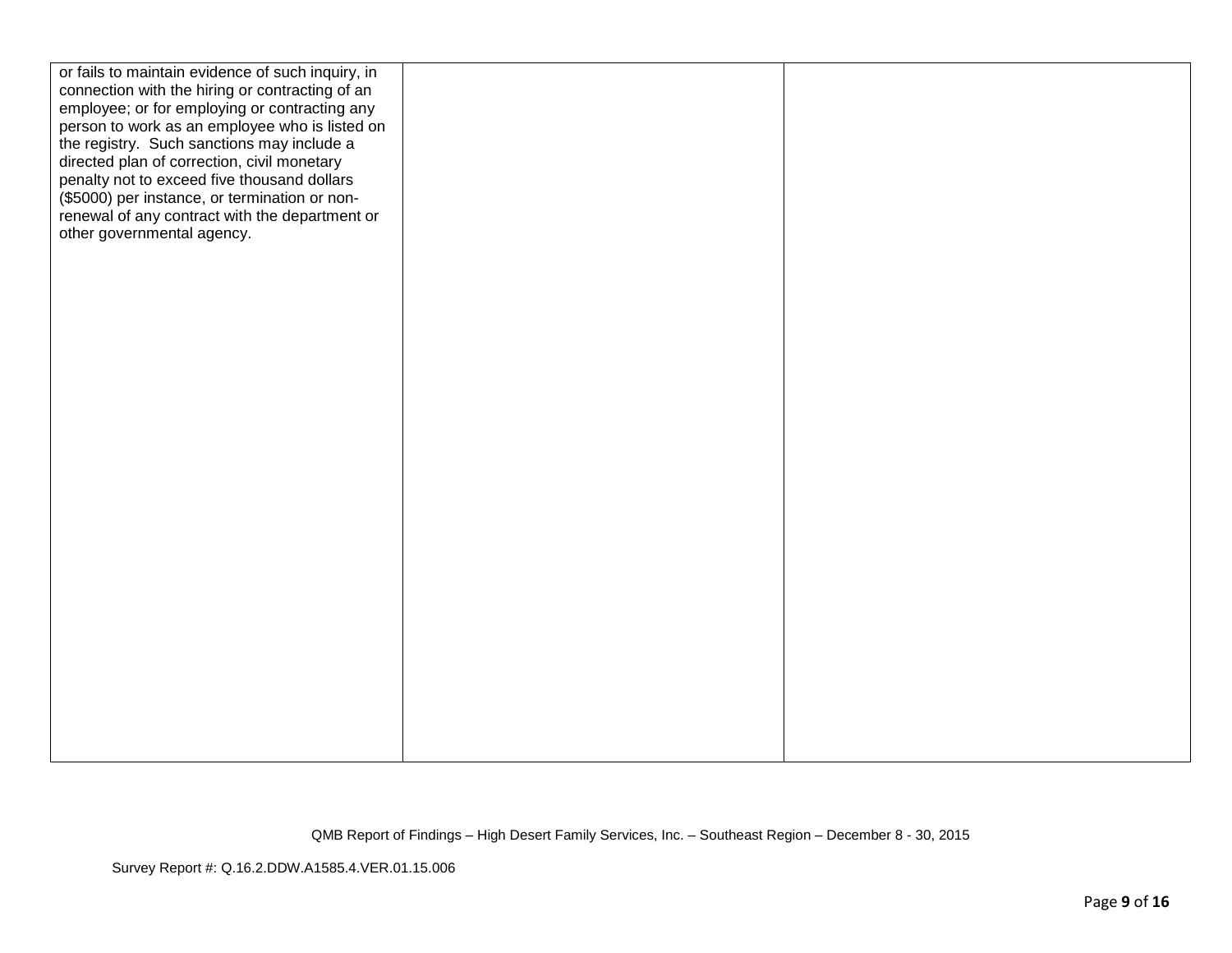| <b>Standard of Care</b>                                                                 | <b>Routine Survey Deficiencies</b><br>February 9 - 13, 2015                                                                          | <b>Verification Survey New and Repeat</b><br>Deficiencies December 8 - 30, 2015                        |
|-----------------------------------------------------------------------------------------|--------------------------------------------------------------------------------------------------------------------------------------|--------------------------------------------------------------------------------------------------------|
|                                                                                         |                                                                                                                                      |                                                                                                        |
|                                                                                         | Service Domain: Health and Welfare - The state, on an ongoing basis, identifies, addresses and seeks to prevent occurrences of       |                                                                                                        |
|                                                                                         | abuse, neglect and exploitation. Individuals shall be afforded their basic human rights. The provider supports individuals to access |                                                                                                        |
| needed healthcare services in a timely manner.                                          |                                                                                                                                      |                                                                                                        |
| Tag #1A27                                                                               | <b>Standard Level Deficiency</b>                                                                                                     | <b>Standard Level Deficiency</b>                                                                       |
| Incident Mgt. Late and Failure to Report                                                |                                                                                                                                      |                                                                                                        |
| NMAC 7.1.14 ABUSE, NEGLECT,                                                             | Based on the Incident Management Bureau's Late                                                                                       | <b>New / Repeat Finding:</b>                                                                           |
| <b>EXPLOITATION, AND DEATH REPORTING,</b>                                               | and Failure Reports, the Agency did not report                                                                                       |                                                                                                        |
| TRAINING AND RELATED REQUIREMENTS                                                       | suspected abuse, neglect, or misappropriation of                                                                                     | Based on the Incident Management Bureau's Late and                                                     |
| <b>FOR COMMUNITY PROVIDERS</b>                                                          | property, unexpected and natural/expected deaths;                                                                                    | Failure Reports, the Agency did not report suspected                                                   |
|                                                                                         | or other reportable incidents to the Division of Health                                                                              | abuse, neglect, or misappropriation of property,                                                       |
| NMAC 7.1.14.8 INCIDENT MANAGEMENT<br><b>SYSTEM REPORTING REQUIREMENTS FOR</b>           | Improvement, as required by regulations for 23 of 40<br>individuals.                                                                 | unexpected and natural/expected deaths; or other                                                       |
| <b>COMMUNITY-BASED SERVICE PROVIDERS:</b>                                               |                                                                                                                                      | reportable incidents to the Division of Health<br>Improvement, as required by regulations for 15 of 42 |
|                                                                                         | Individual #3                                                                                                                        | individuals.                                                                                           |
| A. Duty to report:                                                                      | • Incident date 8/1/2014. Allegation was Neglect.                                                                                    |                                                                                                        |
| (1) All community-based providers shall                                                 | Incident report was received on 8/6/2014. Late                                                                                       | Individual #3                                                                                          |
| immediately report alleged crimes to law                                                | Reporting. IMB Late and Failure Report indicated                                                                                     | • Incident report was received on 2/24/2015. Allegation                                                |
| enforcement or call for emergency medical                                               | incident of Neglect was "Confirmed."                                                                                                 | was Neglect. IMB issued a Late Reporting for                                                           |
| services as appropriate to ensure the safety of                                         |                                                                                                                                      | Neglect.                                                                                               |
| consumers.                                                                              | • Incident date 8/16/2014. Allegation was                                                                                            |                                                                                                        |
| (2) All community-based service providers, their                                        | Exploitation. Incident report was received on                                                                                        | Individual #7                                                                                          |
| employees and volunteers shall immediately call                                         | 8/27/2014. Late Reporting. IMB Late and Failure                                                                                      | • Incident report was received on 3/8/2015. Allegation                                                 |
| the department of health improvement (DHI)                                              | Report indicated incident of Exploitation was                                                                                        | was Neglect. IMB issued a Late Reporting for                                                           |
| hotline at 1-800-445-6242 to report abuse,                                              | "Confirmed."                                                                                                                         | Neglect.                                                                                               |
| neglect, exploitation, suspicious injuries or any                                       |                                                                                                                                      |                                                                                                        |
| death and also to report an environmentally                                             | Individual #4                                                                                                                        | Individual #11                                                                                         |
| hazardous condition which creates an immediate                                          | • Incident date 4/30/2014. Allegation was Neglect.                                                                                   | • Incident date 7/8/2015. Allegation was Neglect.                                                      |
| threat to health or safety.                                                             | Incident report was received on 5/5/2014. Late                                                                                       | Incident report was received on 7/15/2015. Failure to                                                  |
| B. Reporter requirement. All community-based<br>service providers shall ensure that the | Reporting. IMB Late and Failure Report indicated<br>incident of Neglect was "Confirmed."                                             | Report.                                                                                                |
| employee or volunteer with knowledge of the                                             |                                                                                                                                      | Individual #18                                                                                         |
| alleged abuse, neglect, exploitation, suspicious                                        | • Incident date 6/14/2014. Allegation was                                                                                            | • Incident report was received on 10/20/2015. Incident                                                 |
| injury, or death calls the division's hotline to                                        | Emergency Services. Incident report was                                                                                              | report was received on 11/4/2015. Allegation was                                                       |
| report the incident.                                                                    | received on 6/18/2014. IMB issued a Late                                                                                             | Exploitation. IMB issued a Late Reporting for                                                          |
| C. Initial reports, form of report, immediate<br>action and safety planning, evidence   | Reporting for Emergency Services.                                                                                                    | Exploitation.                                                                                          |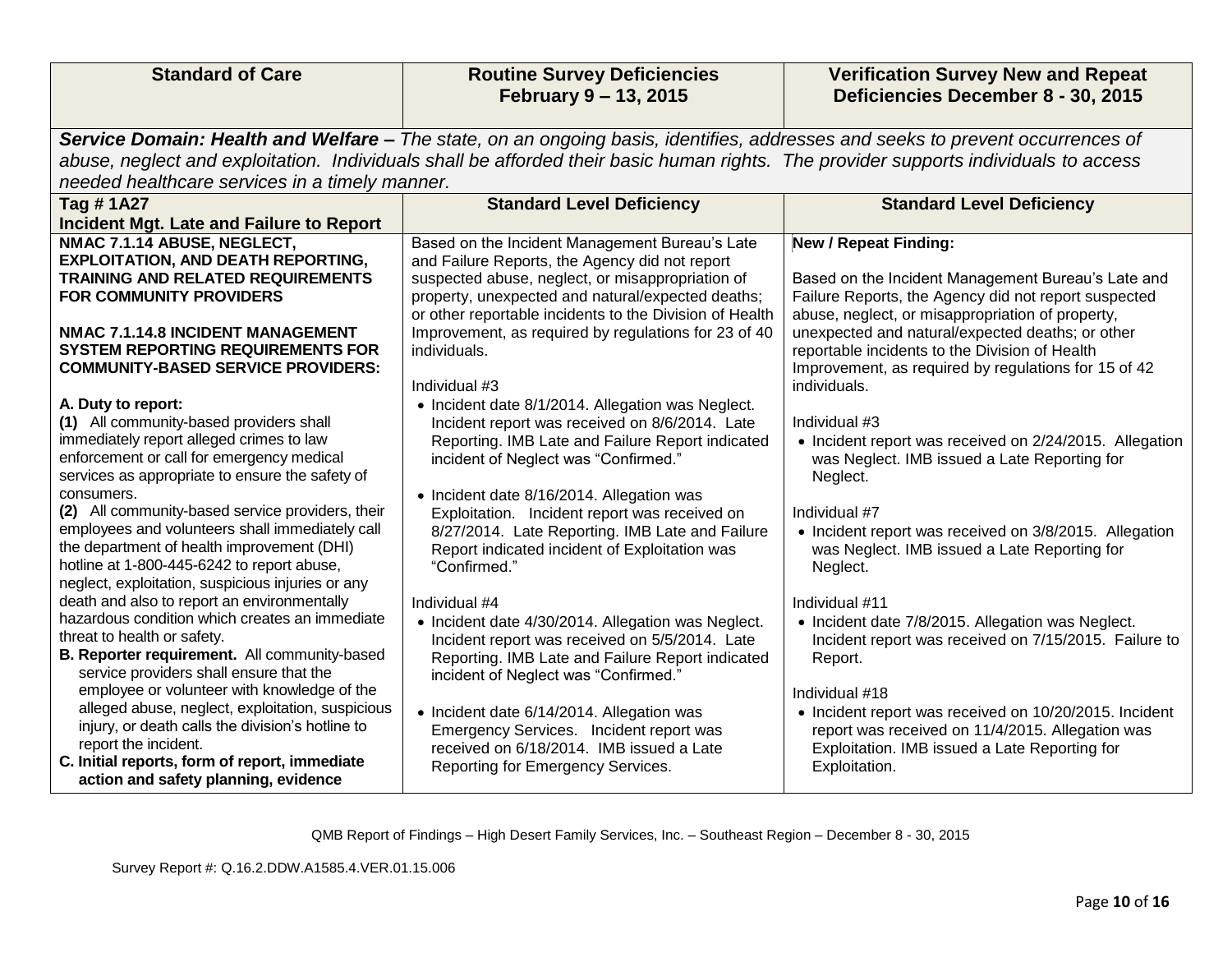**preservation, required initial notifications: (1) Abuse, neglect, and exploitation, suspicious injury or death reporting:** Any person may report an allegation of abuse, neglect, or exploitation, suspicious injury or a death by calling the division's toll-free hotline number 1-800-445-6242. Any consumer, family member, or legal guardian may call the division's hotline to report an allegation of abuse, neglect, or exploitation, suspicious injury or death directly, or may report through the community-based service provider who, in addition to calling the hotline, must also utilize the division's abuse, neglect, and exploitation or report of death form. The abuse, neglect, and exploitation or report of death form and instructions for its completion and filing are available at the division's website, http://dhi.health.state.nm.us, or may be obtained from the department by calling the division's toll free hotline number, 1-800-445- 6242.

 **(2) Use of abuse, neglect, and exploitation or report of death form and notification by community-based service providers:** In addition to calling the division's hotline as required in Paragraph (2) of Subsection A of 7.1.14.8 NMAC, the community-based service provider shall also report the incident of abuse, neglect, exploitation, suspicious injury, or death utilizing the division's abuse, neglect, and exploitation or report of death form consistent with the requirements of the division's abuse, neglect, and exploitation reporting guide. The community-based service provider shall ensure all abuse, neglect, exploitation or death reports describing the alleged incident are completed on the division's abuse, neglect, and exploitation or report of death form and received by the division within 24 hours of the verbal report. If the provider has internet

• Incident date 6/15/2014. Allegation was Emergency Services. Incident report was received on 6/18/2014. IMB issued a Late Reporting for Emergency Services.

Individual #7

• Incident date 8/16/2014. Allegation was Exploitation. Incident report was received on 8/272014. Late Reporting. IMB Late and Failure Report indicated incident of Exploitation was "Confirmed."

Individual #10

• Incident date 8/26/2014. Allegation was Environmental Hazard. Incident report was received on 9/11/2014. IMB issued a Late Reporting for Environmental Hazard.

Individual #20

• Incident date 8/26/2014. Allegation was Environmental Hazard. Incident report was received on 9/11/2014. IMB issued a Late Reporting for Environmental Hazard.

Individual #23

• Incident date 11/27/2013. Allegation was Abuse and Neglect. Incident report was received on 12/2/2013 Failure to Report. IMB Late and Failure Report indicated incident of Abuse and Neglect was "Unconfirmed."

Individual #24

• Incident date 2/5/2014. Allegation was Emergency Services. Incident report was received on 2/11/2014. IMB issued a Late Reporting for Emergency Services.

## Individual #25

• Incident date 2/24/2014. Allegation was Neglect. Incident report was received on 2/25/20143

Individual #20

- Incident date 2/25/2015. Allegation was Neglect. Incident report was received on 2/20/2015. Failure to Report. IMB Late and Failure Report indicated incident of Neglect was "Confirmed."
- Incident date 8/5/2015. Allegation was Neglect. Incident report was received on 8/10/2015. Failure to Report.

## Individual #31

• Incident date 5/18/2015. Allegation was Neglect. Incident report was received on 5/19/2015. IMB issued a Late Reporting for Neglect.

## Individual #32

- Incident date 2/8/2015. Allegation was Neglect. Incident report was received on 3/30/2015. Failure to Report. IMB Late and Failure Report indicated incident of Neglect was "Confirmed."
- Incident date 7/8/2015. Allegation was Neglect. Incident report was received on 7/23/2015. Failure to Report.

# Individual #34

- Incident report was received on 3/26/2015. Allegation was Neglect. IMB issued a Late Reporting for Neglect.
- Incident report was received on 10/20/2015. Incident report was received on 11/4/2015. Allegation was Exploitation. IMB issued a Late Reporting for Exploitation.

# Individual #36

• Incident date 1/31/2015. Allegation was Exploitation. Incident report was received on 2/19/205. Failure to Report. IMB Late and Failure Report indicated incident of Exploitation was "Unconfirmed."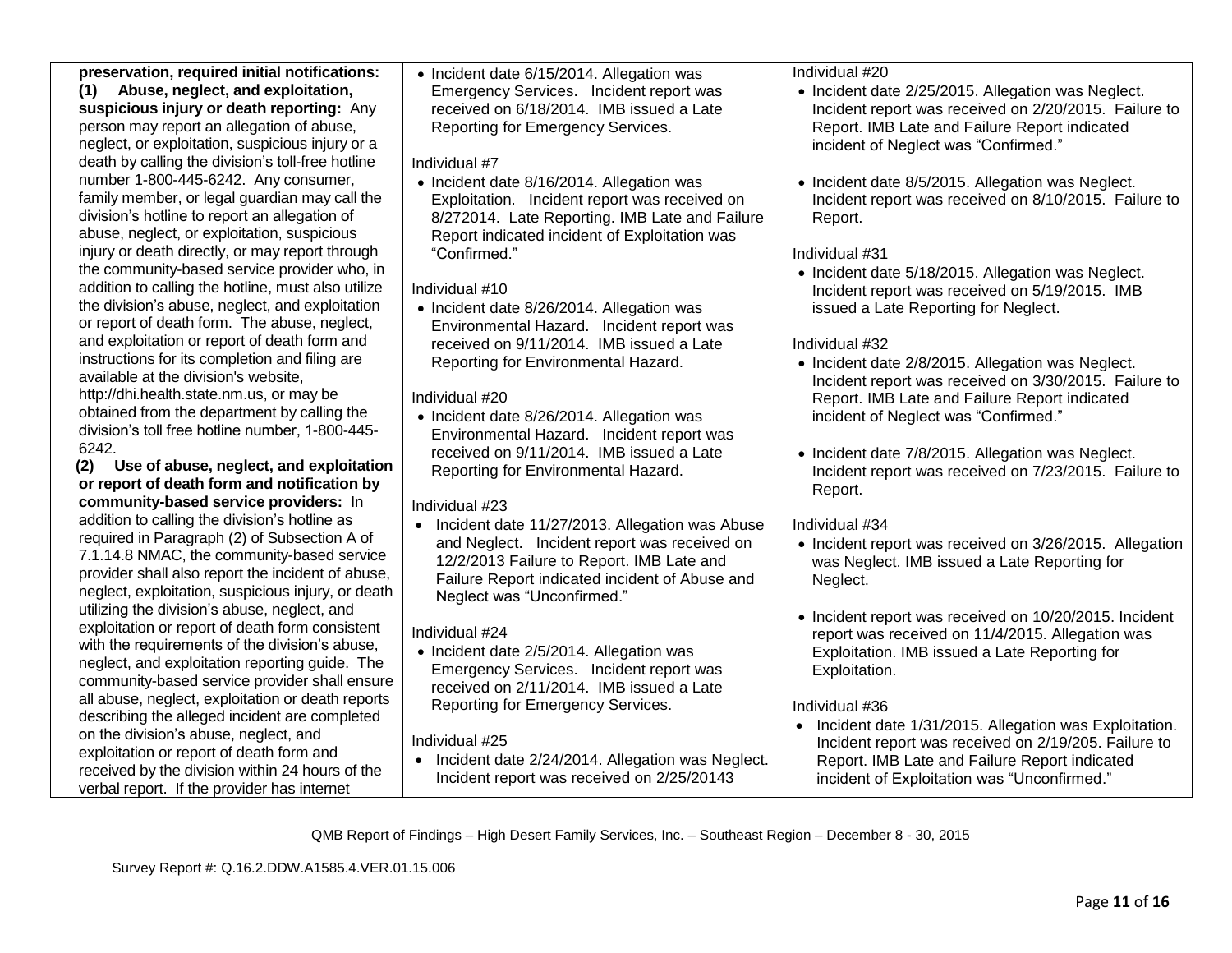| access, the report form shall be submitted via                                   | Failure to Report. IMB Late and Failure Report                                                   |                                                          |
|----------------------------------------------------------------------------------|--------------------------------------------------------------------------------------------------|----------------------------------------------------------|
| the division's website at                                                        | indicated incident of Neglect was "Confirmed."                                                   | • Incident report was received on 2/24/2015. Allegation  |
| http://dhi.health.state.nm.us; otherwise it may                                  |                                                                                                  | was Neglect. IMB issued a Late Reporting for             |
| be submitted via fax to 1-800-584-6057. The                                      | Individual #26                                                                                   | Neglect.                                                 |
| community-based service provider shall ensure                                    | • Incident date 3/1/2014. Allegation was                                                         |                                                          |
| that the reporter with the most direct                                           | Emergency Services. Incident report was                                                          | • Incident report was received on 5/20/2015. Allegation  |
| knowledge of the incident participates in the                                    | received on 3/4/2014. IMB issued a Late                                                          | was Neglect. Late Reporting. IMB Late and Failure        |
| preparation of the report form.                                                  | Reporting for Emergency Services.                                                                | Report indicated incident of Neglect was "Confirmed."    |
| (3) Limited provider investigation: No                                           |                                                                                                  |                                                          |
| investigation beyond that necessary in order to                                  | Individual #27                                                                                   | Individual #40                                           |
| be able to report the abuse, neglect, or                                         | • Incident date 3/6/2014. Allegation was Neglect.                                                | • Incident date 7/26/2015. Allegation was Neglect.       |
| exploitation and ensure the safety of                                            | Incident report was received on 3/12/2014. Late                                                  | Incident report was received on 7/27/2015. IMB           |
| consumers is permitted until the division has                                    | Reporting. IMB Late and Failure Report indicated                                                 | issued a Late Reporting for Neglect.                     |
| completed its investigation.                                                     | incident of Neglect was "Confirmed."                                                             |                                                          |
| (4) Immediate action and safety planning:                                        |                                                                                                  | Individual #41                                           |
| Upon discovery of any alleged incident of                                        | Individual #28                                                                                   | • Incident date 5/18/2015. Allegation was Neglect.       |
| abuse, neglect, or exploitation, the community-<br>based service provider shall: | • Incident date 3/10/2014. Allegation was Abuse.                                                 | Incident report was received on 5/19/2015. IMB           |
| develop and implement an immediate<br>(a)                                        | Incident report was received on 3/13/2014.                                                       | issued a Late Reporting for Neglect.                     |
| action and safety plan for any potentially                                       | Failure to Report. IMB Late and Failure Report                                                   |                                                          |
| endangered consumers, if applicable;                                             | indicated incident of Abuse was "Unconfirmed"                                                    | Individual #42                                           |
| (b) be immediately prepared to report that                                       | and Neglect was "Confirmed."                                                                     | • Incident report was received on 6/15/2015. Allegation  |
| immediate action and safety plan verbally,                                       |                                                                                                  | was Neglect. IMB issued a Late Reporting for             |
| and revise the plan according to the division's                                  | • Incident date 3/20/2014. Allegation was Neglect.<br>Incident report was received on 3/20/2014. | Neglect.                                                 |
| direction, if necessary; and                                                     | Failure to Report. IMB Late and Failure Report                                                   | Individual #43                                           |
| (c) provide the accepted immediate action                                        | indicated incident of Neglect was "Unconfirmed."                                                 |                                                          |
| and safety plan in writing on the immediate                                      |                                                                                                  | • Incident report was received on 6/22/2015. Allegation  |
| action and safety plan form within 24 hours of                                   | Individual #29                                                                                   | was Neglect. IMB issued a Late Reporting for<br>Neglect. |
| the verbal report. If the provider has internet                                  | • Incident date 3/20/2014. Allegation was Neglect.                                               |                                                          |
| access, the report form shall be submitted via                                   | Incident report was received on 4/1/2014. Late                                                   | Individual #44                                           |
| the division's website at                                                        | Reporting. IMB Late and Failure Report indicated                                                 | • Incident date 7/1/2015. Allegation was Neglect.        |
| http://dhi.health.state.nm.us; otherwise it may                                  | incident of Neglect was "Unconfirmed."                                                           | Incident report was received on 7/22/2015. Failure to    |
| be submitted by faxing it to the division at 1-                                  |                                                                                                  | Report.                                                  |
| 800-584-6057.                                                                    | Individual #30                                                                                   |                                                          |
| Evidence preservation: The<br>(5)                                                | • Incident date 4/8/2014. Allegation was                                                         | Individual #45                                           |
| community-based service provider shall                                           | Emergency Services. Incident report was                                                          | • Incident report was received on 10/20/2015. Incident   |
| preserve evidence related to an alleged                                          | received on 4/16/2014. IMB issued a Late                                                         | report was received on 11/4/2015. Allegation was         |
| incident of abuse, neglect, or exploitation,                                     | Reporting for Emergency Services.                                                                | Exploitation. IMB issued a Late Reporting for            |
| including records, and do nothing to disturb the                                 |                                                                                                  | Exploitation.                                            |
| evidence. If physical evidence must be                                           | Individual #31                                                                                   |                                                          |
| removed or affected, the provider shall take                                     |                                                                                                  |                                                          |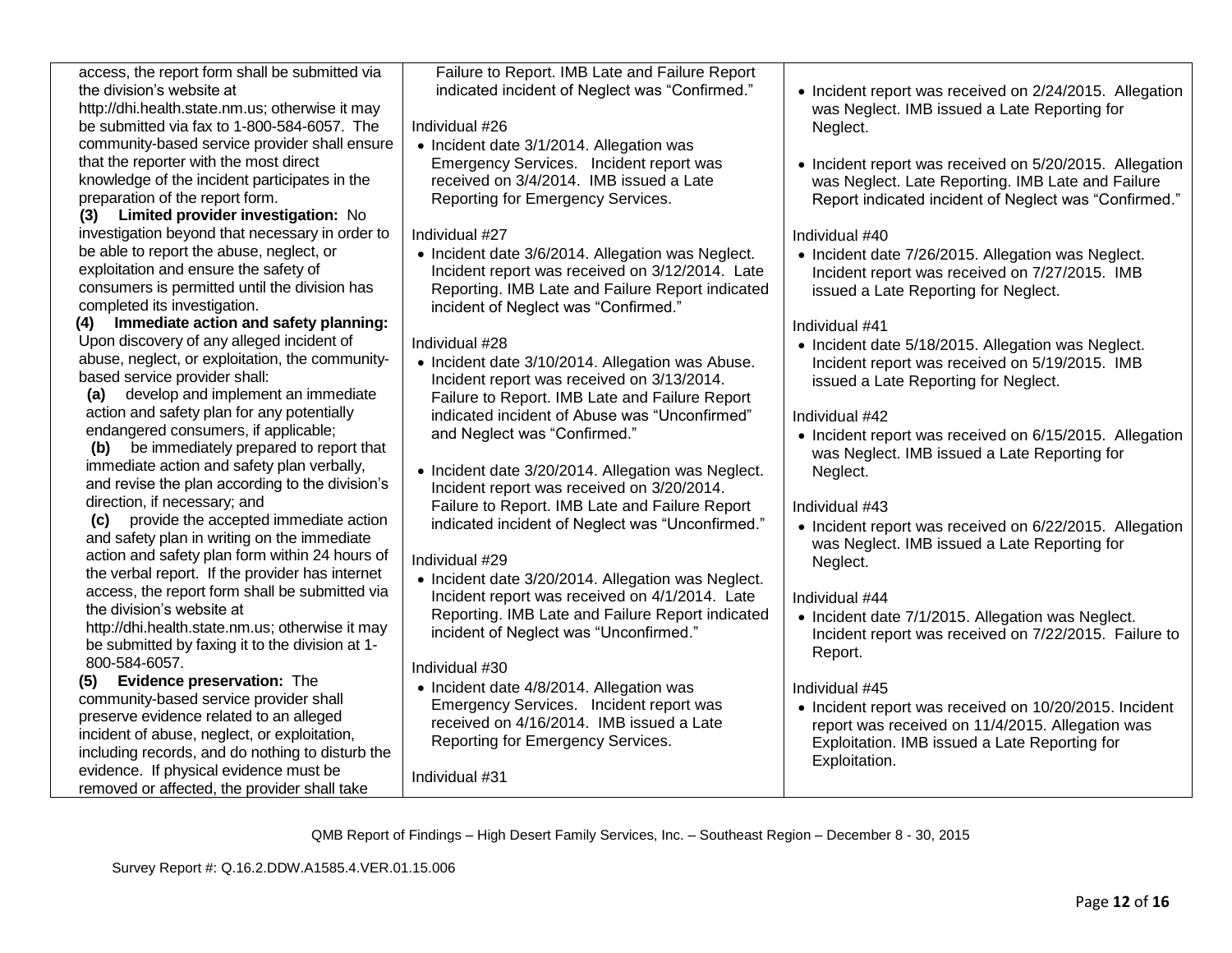| photographs or do whatever is reasonable to       | • Incident date 4/1/2014. Allegation was Neglect.  |  |
|---------------------------------------------------|----------------------------------------------------|--|
| document the location and type of evidence        | Incident report was received on 4/16/2014. Late    |  |
| found which appears related to the incident.      | Reporting. IMB Late and Failure Report indicated   |  |
| (6) Legal guardian or parental                    | incident of Neglect was "Unconfirmed."             |  |
| notification: The responsible community-          |                                                    |  |
| based service provider shall ensure that the      | Individual #32                                     |  |
| consumer's legal guardian or parent is notified   | • Incident date 6/4/2014. Allegation was Abuse and |  |
| of the alleged incident of abuse, neglect and     | Neglect. Incident report was received on           |  |
| exploitation within 24 hours of notice of the     | 6/4/2014. Failure to Report. IMB Late and Failure  |  |
| alleged incident unless the parent or legal       | Report indicated incident of Abuse was             |  |
| guardian is suspected of committing the           | "Unconfirmed" and Neglect was "Confirmed."         |  |
| alleged abuse, neglect, or exploitation, in which |                                                    |  |
| case the community-based service provider         | Individual #33                                     |  |
| shall leave notification to the division's        | • Incident date 6/3/2014. Allegation was Neglect.  |  |
| investigative representative.                     | Incident report was received on 6/5/2014. Late     |  |
| (7) Case manager or consultant                    | Reporting. IMB Late and Failure Report indicated   |  |
| notification by community-based service           | incident of Neglect was "Confirmed."               |  |
| providers: The responsible community-based        |                                                    |  |
| service provider shall notify the consumer's      | • Incident date 8/16/2014. Allegation was          |  |
| case manager or consultant within 24 hours        | Exploitation. Incident report was received on      |  |
| that an alleged incident involving abuse,         | 8/27/2014. Late Reporting. IMB Late and Failure    |  |
| neglect, or exploitation has been reported to     | Report indicated incident of Exploitation was      |  |
| the division. Names of other consumers and        | "Confirmed."                                       |  |
| employees may be redacted before any              |                                                    |  |
| documentation is forwarded to a case manager      | Individual #34                                     |  |
| or consultant.                                    | • Incident date 6/15/2014. Allegation was          |  |
| Non-responsible reporter: Providers<br>(8)        | Emergency Services. Incident report was            |  |
| who are reporting an incident in which they are   | received on 6/18/2014. IMB issued a Late           |  |
| not the responsible community-based service       | Reporting for Emergency Services.                  |  |
| provider shall notify the responsible             |                                                    |  |
| community-based service provider within 24        | Individual #35                                     |  |
| hours of an incident or allegation of an incident | • Incident date 6/11/2014. Allegation was Neglect  |  |
| of abuse, neglect, and exploitation               | and Emergency Services. Incident report was        |  |
|                                                   | received on 6/25/2014. Late Reporting. IMB Late    |  |
|                                                   | and Failure Report indicated incident of Neglect   |  |
|                                                   | was "Unconfirmed."                                 |  |
|                                                   |                                                    |  |
|                                                   | Individual #36                                     |  |
|                                                   | • Incident date 8/16/2014. Allegation was          |  |
|                                                   | Exploitation. Incident report was received on      |  |
|                                                   | 8/27/2014. Late Reporting. IMB Late and Failure    |  |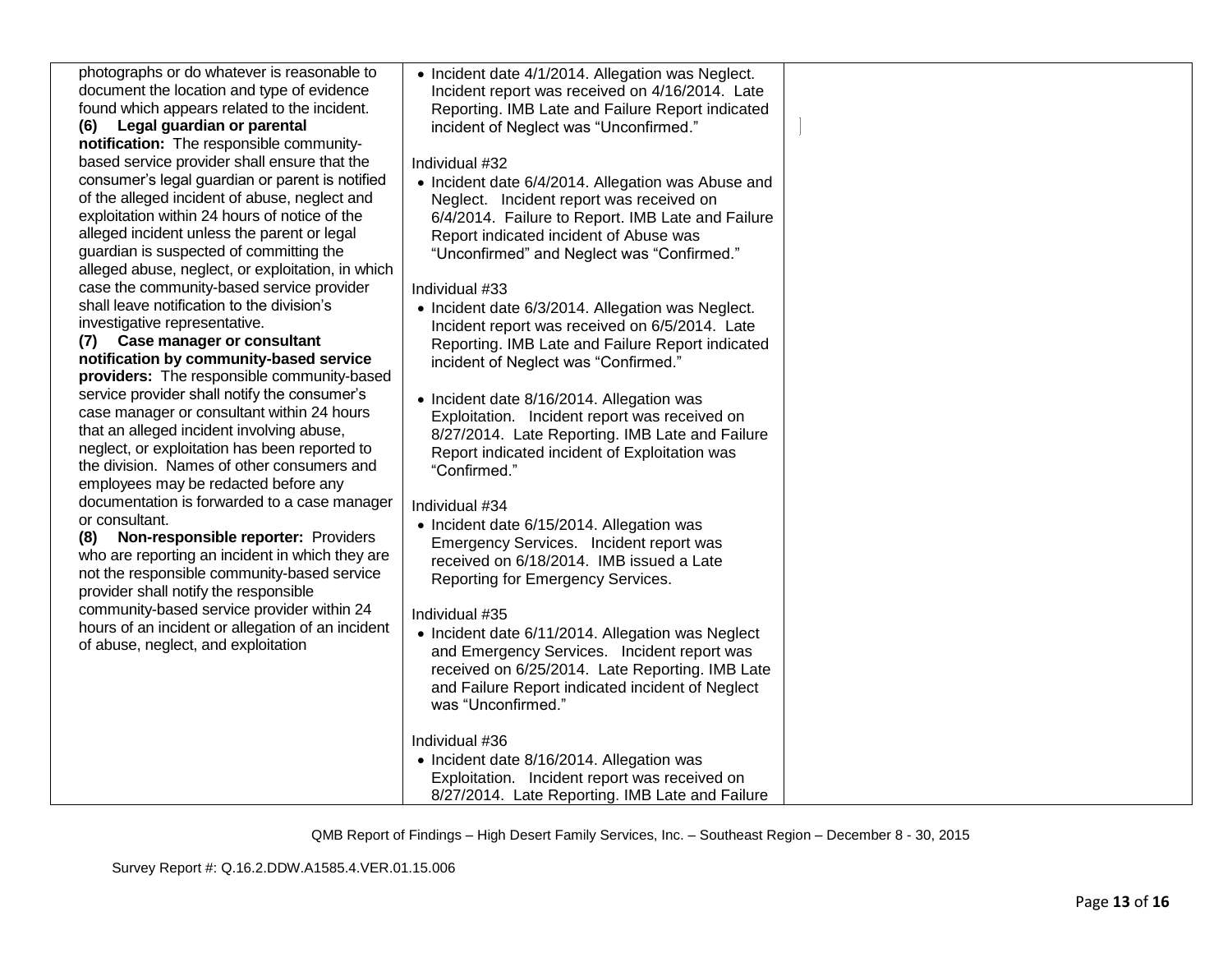| Report indicated incident of Exploitation was<br>"Confirmed."                                                                                                                                                       |  |
|---------------------------------------------------------------------------------------------------------------------------------------------------------------------------------------------------------------------|--|
| Individual #37<br>• Incident date 8/26/2014. Allegation was<br>Environmental Hazard. Incident report was<br>received on 9/11/2014. IMB issued a Late<br>Reporting for Environmental Hazard.                         |  |
| Individual #38<br>• Incident date 8/26/2014. Allegation was<br>Environmental Hazard. Incident report was<br>received on 9/11/2014. IMB issued a Late<br>Reporting for Environmental Hazard.                         |  |
| Individual #39<br>• Incident date 8/26/2014. Allegation was<br>Environmental Hazard. Incident report was<br>received on 9/11/2014. IMB issued a Late<br>Reporting for Environmental Hazard.                         |  |
| Individual #40<br>• Incident date 9/27/2014. Allegation was Neglect.<br>Incident report was received on 10/2/2014. Late<br>Reporting. IMB Late and Failure Report indicated<br>incident of Neglect was "Confirmed." |  |
|                                                                                                                                                                                                                     |  |
|                                                                                                                                                                                                                     |  |
|                                                                                                                                                                                                                     |  |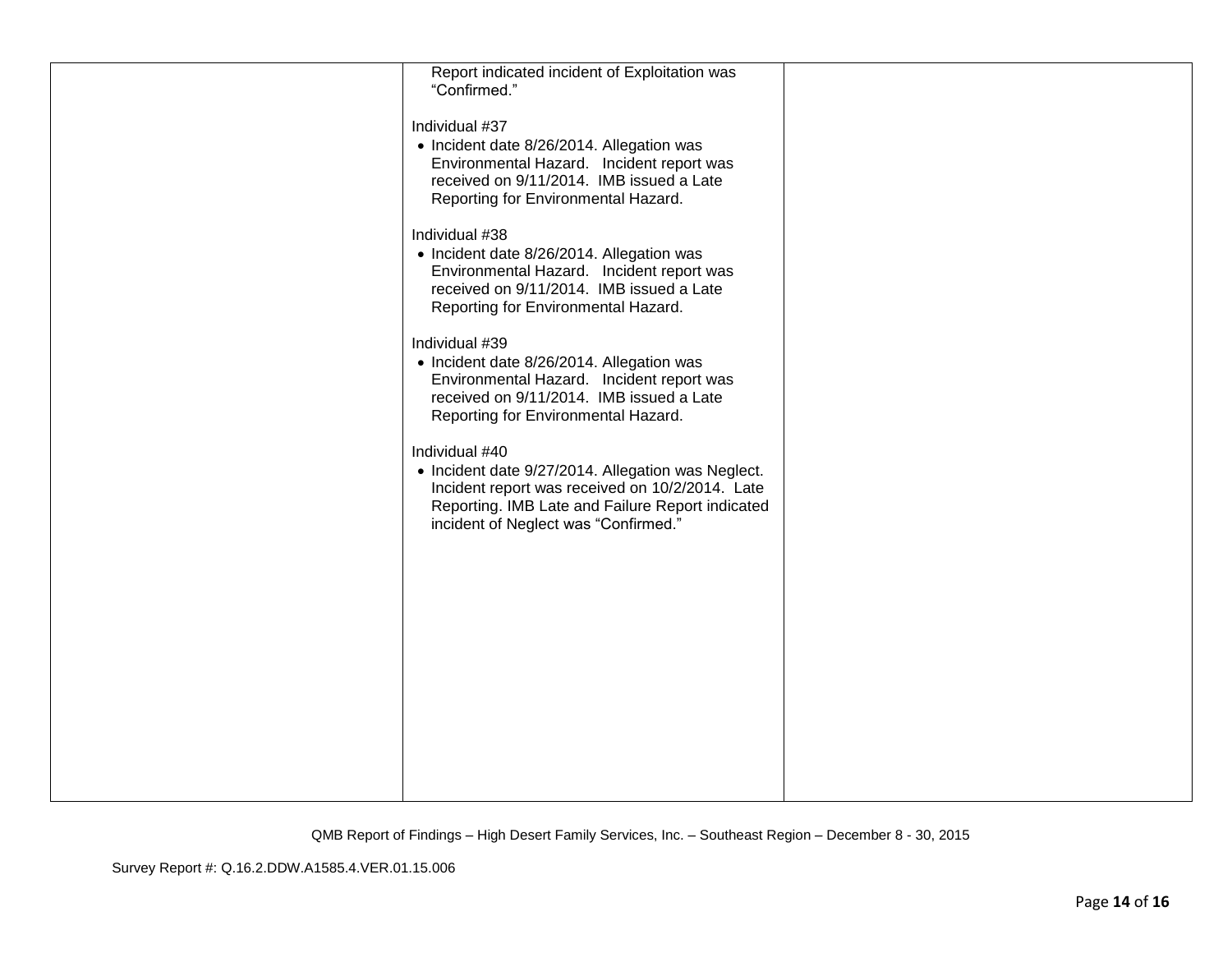| <b>Standard of Care</b>                                                                                                                                                                                                                                                                                           | <b>Routine Survey Deficiencies</b><br>May 11 - 14, 2015                                                                         | <b>Verification Survey New and Repeat</b><br>Deficiencies December 8 - 30, 2015 |  |
|-------------------------------------------------------------------------------------------------------------------------------------------------------------------------------------------------------------------------------------------------------------------------------------------------------------------|---------------------------------------------------------------------------------------------------------------------------------|---------------------------------------------------------------------------------|--|
|                                                                                                                                                                                                                                                                                                                   | Service Domain: Service Plans: ISP Implementation - Services are delivered in accordance with the service plan, including type, |                                                                                 |  |
| scope, amount, duration and frequency specified in the service plan.                                                                                                                                                                                                                                              |                                                                                                                                 |                                                                                 |  |
| Tag #1A08 Agency Case File                                                                                                                                                                                                                                                                                        | <b>Standard Level Deficiency</b>                                                                                                | <b>COMPLETED</b>                                                                |  |
| Tag #1A32 and LS14 / 6L14 Individual<br><b>Service Plan Implementation</b>                                                                                                                                                                                                                                        | <b>Condition of Participation Level Deficiency</b>                                                                              | <b>COMPLETED</b>                                                                |  |
| Tag # IS11 / 5I11 Reporting Requirements<br><b>Inclusion Reports</b>                                                                                                                                                                                                                                              | <b>Standard Level Deficiency</b>                                                                                                | <b>COMPLETED</b>                                                                |  |
| Tag # IS22 / 5I22 SE Agency Case File                                                                                                                                                                                                                                                                             | <b>Standard Level Deficiency</b>                                                                                                | <b>COMPLETED</b>                                                                |  |
| Tag # LS14 / 6L14 Residential Case File                                                                                                                                                                                                                                                                           | <b>Standard Level Deficiency</b>                                                                                                | <b>COMPLETED</b>                                                                |  |
| Service Domain: Qualified Providers - The State monitors non-licensed/non-certified providers to assure adherence to waiver<br>requirements. The State implements its policies and procedures for verifying that provider training is conducted in accordance with<br>State requirements and the approved waiver. |                                                                                                                                 |                                                                                 |  |
| Tag #1A11.1 Transportation Training                                                                                                                                                                                                                                                                               | <b>Standard Level Deficiency</b>                                                                                                | <b>COMPLETED</b>                                                                |  |
| Tag #1A20 Direct Support Personnel<br><b>Training</b>                                                                                                                                                                                                                                                             | <b>Standard Level Deficiency</b>                                                                                                | <b>COMPLETED</b>                                                                |  |
| Tag #1A22 Agency Personnel Competency                                                                                                                                                                                                                                                                             | <b>Standard Level Deficiency</b>                                                                                                | <b>COMPLETED</b>                                                                |  |
| Tag #1A28.1 Incident Mgt. System -<br><b>Personnel Training</b>                                                                                                                                                                                                                                                   | <b>Condition of Participation Level Deficiency</b>                                                                              | <b>COMPLETED</b>                                                                |  |
| Tag #1A36 Service Coordination<br><b>Requirements</b>                                                                                                                                                                                                                                                             | <b>Standard Level Deficiency</b>                                                                                                | <b>COMPLETED</b>                                                                |  |
| Tag #1A37 Individual Specific Training                                                                                                                                                                                                                                                                            | <b>Condition of Participation Level Deficiency</b>                                                                              | <b>COMPLETED</b>                                                                |  |